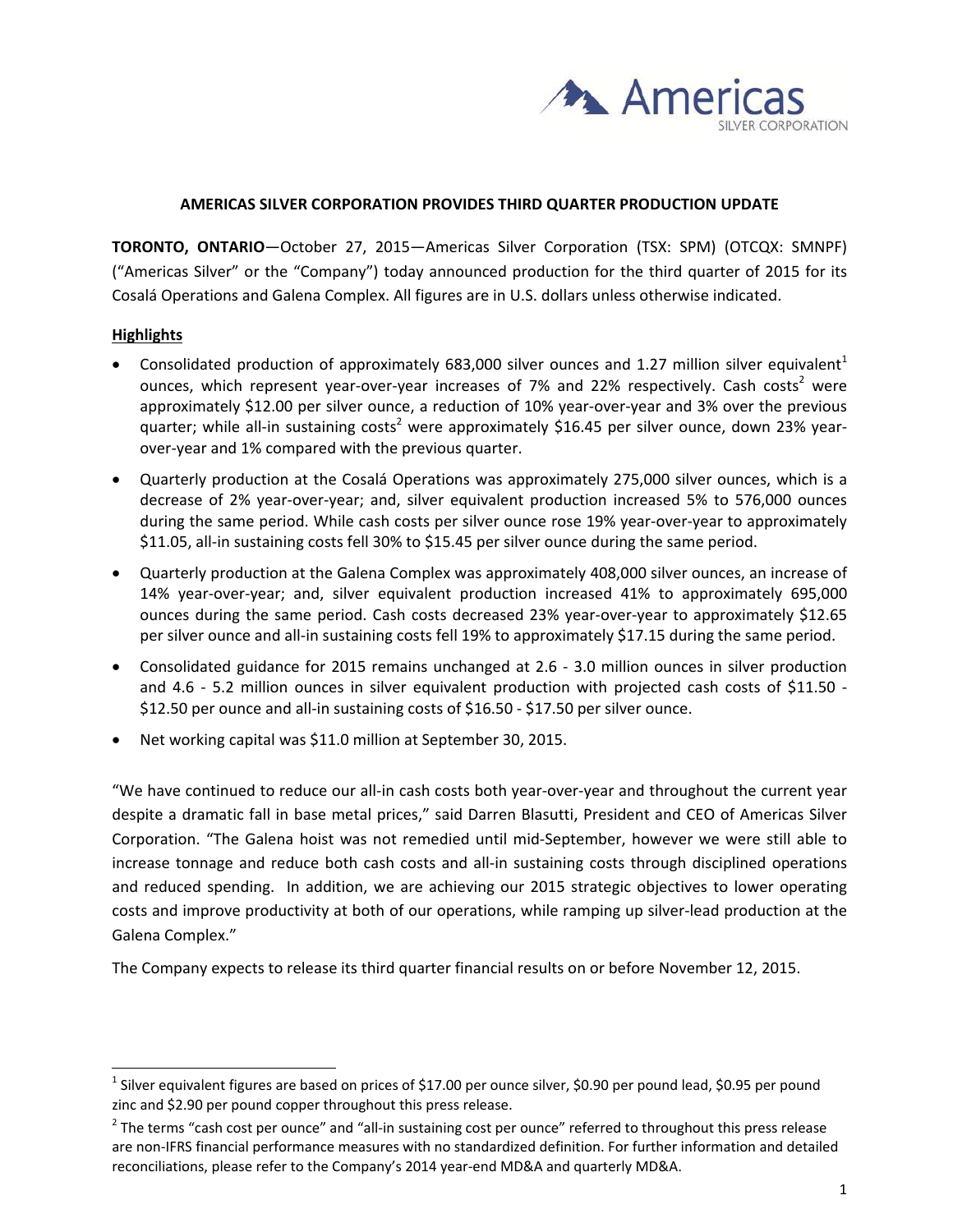# **Consolidated Second Quarter Production Details**

Consolidated silver production was 682,715 ounces for the third quarter of 2015, which represents an increase of 7% year‐over‐year and 3% over the previous quarter. Silver equivalent production was approximately 1.27 million ounces, up 22% year‐over‐year and 11% over the previous quarter, with grade up 1% year-over-year and down 4% compared with Q2, 2015. Consolidated cash costs fell 10% year-overyear to \$12.01 per silver ounce and 3% compared with the prior quarter; while all-in sustaining costs dropped 23% year‐over‐year to \$16.47 per silver ounce and 1% compared with Q2, 2015. Lead production increased 42% compared with Q2, 2015 and increased 43% year‐over‐year. Third quarter cash costs were within the Company's projected annual guidance of \$11.50 ‐ \$12.50 per silver ounce and all‐in sustaining costs were below the Company's guidance of \$16.50 - \$17.50 per silver ounce. Increased tonnage to the mills, reduced spending and productivity gains offset a significant decrease in base metal prices.

| Table 1<br><b>Consolidated Production Highlights</b>                          |             |             |        |             |        |  |
|-------------------------------------------------------------------------------|-------------|-------------|--------|-------------|--------|--|
|                                                                               | Q3 2015     | Q2 2015     | Change | Q3 2014     | Change |  |
| Processed Ore (tonnes milled)                                                 | 167,882     | 158,395     | 6%     | 159,691     | 5%     |  |
| <b>Silver Production (ounces)</b>                                             | 682,715     | 661,393     | 3%     | 635465      | 7%     |  |
| <b>Silver Equivalent Production (ounces)</b>                                  | 1,270,694   | 1,148,769   | 11%    | 1,039,015   | 22%    |  |
| Grade (grams per tonne)                                                       | 141         | 147         | -4%    | 139         | 1%     |  |
| <b>Cash Costs</b> (\$ per silver ounce) <sup>3</sup>                          | \$<br>12.01 | Ś.<br>12.35 | $-3%$  | \$<br>13.29 | $-10%$ |  |
| <b>All-in Sustaining Costs (</b> $\frac{1}{2}$ per silver ounce) <sup>3</sup> | Ś.<br>16.47 | \$<br>16.70 | $-1%$  | \$<br>21.46 | $-23%$ |  |
| <b>Zinc</b> (pounds)                                                          | 2,626,541   | 2,692,214   | $-2%$  | 2,830,816   | -7%    |  |
| <b>Lead</b> (pounds)                                                          | 6,572,325   | 4,618,754   | 42%    | 4,609,785   | 43%    |  |
| Copper (pounds)                                                               | 546,666     | 541,691     | 1%     | 381,325     | 43%    |  |
| Realized Silver Price (\$ per ounce)                                          | \$<br>14.64 | \$<br>16.26 | $-10%$ | \$<br>19.19 | $-24%$ |  |
| <b>Realized Zinc Price</b> (\$ per pound)                                     | \$<br>0.82  | \$<br>1.00  | $-18%$ | \$<br>1.03  | $-20%$ |  |
| Realized Lead Price (\$ per pound)                                            | \$<br>0.78  | \$<br>0.88  | $-12%$ | \$<br>0.95  | $-19%$ |  |
| Realized Copper Price (\$ per pound)                                          | \$<br>2.35  | \$<br>2.74  | $-14%$ | \$<br>3.09  | $-24%$ |  |

\* Silver equivalent figures are based on prices of \$17.00 per ounce silver for 2015 and \$20 per ounce silver in 2014.

## **Cosalá Operations Production Details**

-

The Cosalá Operations produced 274,919 silver ounces during Q3, 2015 and 576,141 silver equivalent ounces during the same period. Although grade was down 4% year‐over‐year and tonnage was consistent, all-in sustaining costs fell 30% as cost reduction measures that were made earlier in the year continued to pay dividends.

 $3$  Cash cost per ounce and all-in sustaining cost per ounce are non-IFRS financial performance measures with no standardized definition. For further information and detailed reconciliations, please refer to the Company's 2014 year‐end MD&A and quarterly MD&A.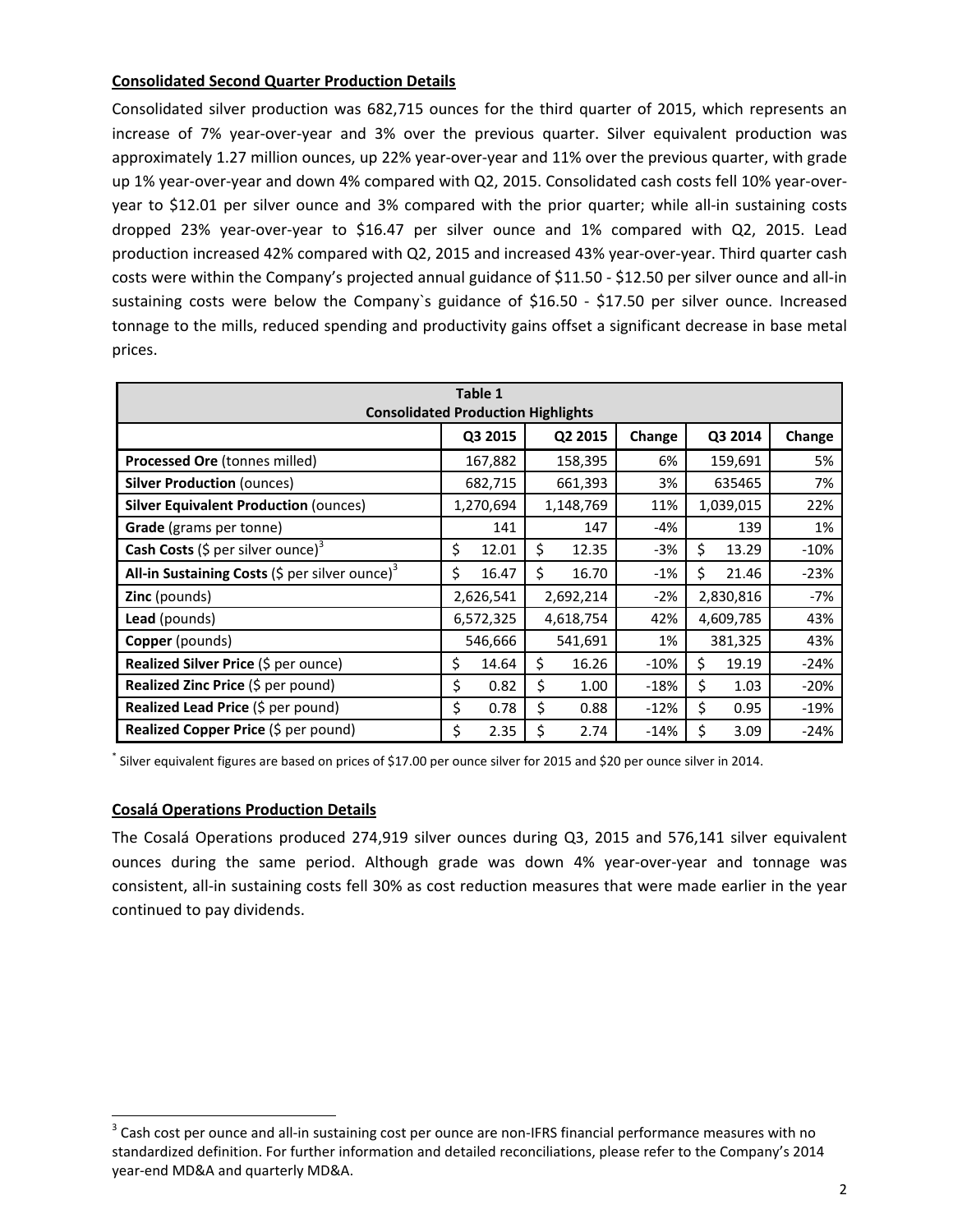| Table 2<br><b>Cosalá Operations Highlights</b>                                |             |            |        |             |        |  |
|-------------------------------------------------------------------------------|-------------|------------|--------|-------------|--------|--|
|                                                                               | Q3 2015     | Q2 2015    | Change | Q3 2014     | Change |  |
| Processed Ore (tonnes milled)                                                 | 126,913     | 124,809    | 2%     | 124,391     | 2%     |  |
| <b>Silver Production (ounces)</b>                                             | 274,919     | 304,610    | $-10%$ | 277,796     | $-1%$  |  |
| <b>Silver Equivalent Production (ounces)</b>                                  | 576,141     | 603,296    | -5%    | 547,525     | 5%     |  |
| Grade (grams per tonne)                                                       | 81          | 91         | $-11%$ | 84          | -4%    |  |
| <b>Cash Costs</b> (\$ per silver ounce) <sup>4</sup>                          | \$<br>11.05 | \$<br>9.23 | 20%    | Ś<br>9.25   | 19%    |  |
| <b>All-in Sustaining Costs (</b> $\frac{1}{2}$ per silver ounce) <sup>4</sup> | 15.43       | 12.34<br>Ś | 25%    | Ś.<br>21.96 | $-30%$ |  |
| <b>Zinc</b> (pounds)                                                          | 2,626,541   | 2,692,214  | $-2%$  | 2,830,816   | $-7%$  |  |
| Lead (pounds)                                                                 | 1,392,400   | 1,370,466  | 2%     | 2,130,746   | $-35%$ |  |
| Copper (pounds)                                                               | 473,244     | 443,668    | 7%     | 274,213     | 73%    |  |

\* Silver equivalent figures are based on prices of \$17.00 per ounce silver for 2015 and \$20 per ounce silver in 2014.

## **Galena Complex Production Details**

The Galena Complex produced 407,796 silver ounces during the third quarter of 2015 and 694,552 silver equivalent ounces during the same period, at a cash cost of \$12.66 per ounce and an all-in sustaining cost of \$17.16 per ounce. Silver production rose 14% year‐over‐year and silver equivalent production increased 41% during the same period; while, cash costs fell 23% and all-in sustaining costs dropped by 19% despite a 20% drop in realized lead prices. Lead production increased 59% compared with Q2, 2015 and rose 109% year-over-year as the Company's strategy to invest in additional lead production areas over the last two years has continued to drive down costs at Galena. Quarterly lead production is expected to increase again in the fourth quarter and into 2016.

| Table 3<br><b>Galena Complex Highlights</b>                       |             |             |        |             |        |  |
|-------------------------------------------------------------------|-------------|-------------|--------|-------------|--------|--|
|                                                                   | Q3 2015     | Q2 2015     | Change | Q3 2014     | Change |  |
| Processed Ore (tonnes milled)                                     | 40,969      | 33,586      | 22%    | 35,300      | 16%    |  |
| <b>Silver Production (ounces)</b>                                 | 407,796     | 356,783     | 14%    | 357,669     | 14%    |  |
| <b>Silver Equivalent Production (ounces)</b>                      | 694,552     | 545,473     | 27%    | 491,490     | 41%    |  |
| <b>Grade</b> (grams per tonne)                                    | 327         | 355         | $-8%$  | 333         | $-2%$  |  |
| <b>Cash Costs</b> (\$ per silver ounce) <sup>4</sup>              | 12.66<br>\$ | \$<br>15.00 | $-16%$ | 16.43<br>\$ | $-23%$ |  |
| <b>All-in Sustaining Costs</b> (\$ per silver ounce) <sup>4</sup> | 17.16       | \$<br>20.42 | $-16%$ | Ś<br>21.06  | $-19%$ |  |
| <b>Lead</b> (pounds)                                              | 5,179,925   | 3,248,288   | 59%    | 2,479,039   | 109%   |  |
| <b>Copper</b> (pounds)                                            | 73,422      | 98,023      | $-25%$ | 107,112     | $-31%$ |  |

\* Silver equivalent figures are based on prices of \$17.00 per ounce silver for 2015 and \$20 per ounce silver in 2014.

## **Exploration and Development Update**

## **Galena Complex**

 $\overline{a}$ 

Drilling in the Upper Country Lead Veins between the 2800 and 3400 Levels intersected up to nine silver‐ lead veins, and recent drilling on the 3200 Level provided further information on the nature of this multiple vein system, which also contains varying amounts of zinc. Drilling on the 4900 level focused on

 $^4$  Cash cost per ounce and all-in sustaining cost per ounce are non-IFRS financial performance measures with no standardized definition. For further information and detailed reconciliations, please refer to the Company's 2014 year‐end MD&A and quarterly MD&A.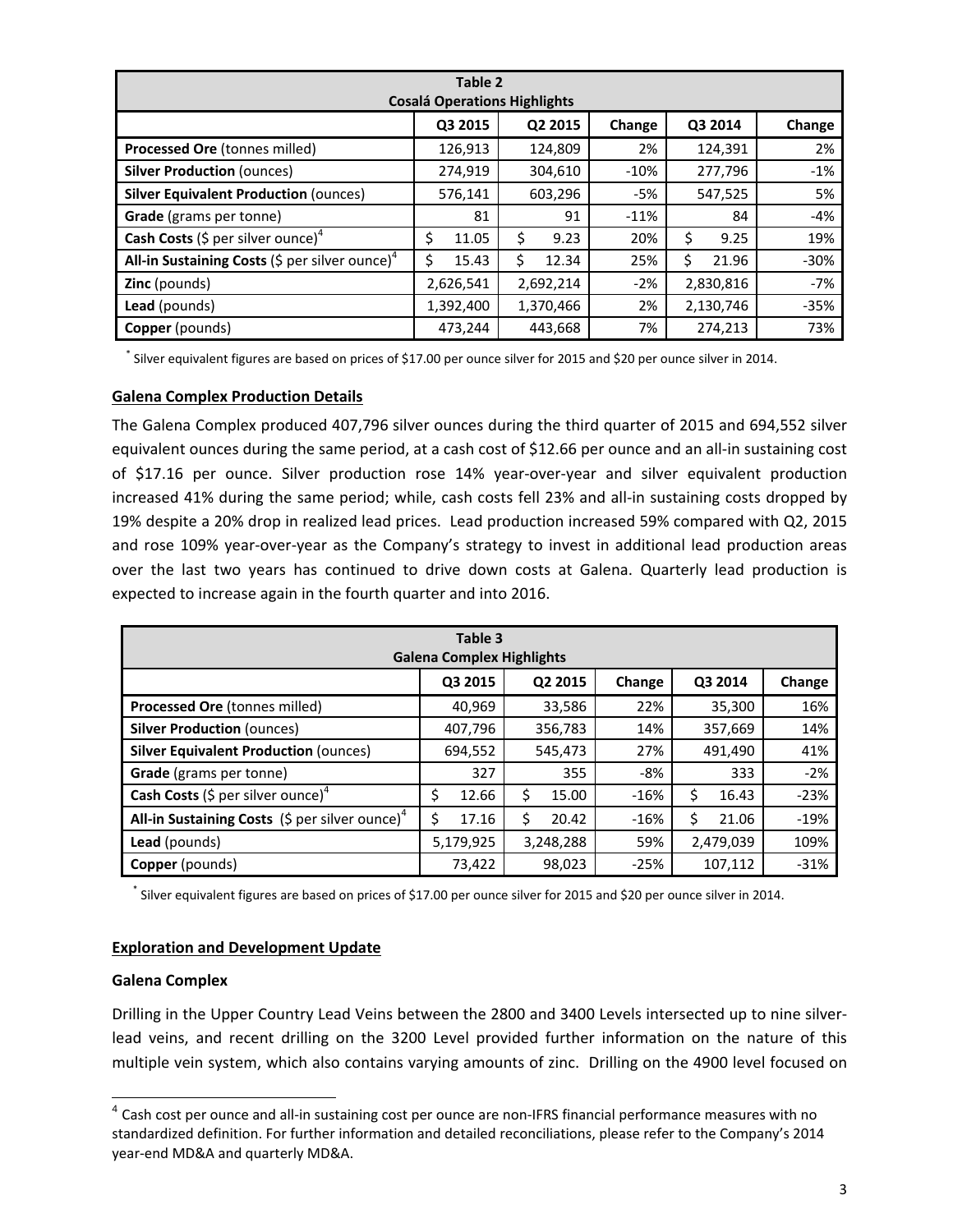defining resources for mining in drill holes that intersect with good mineralization in known veins (such as the 175 Vein). New areas of mineralization which are apparently not related to the usual veins were also discovered here and are being modelled to determine whether they can be mined. Please see Tables 4 and 5 below for further selected silver-lead intersections. Additional results are available at americassilver.com.

| Table 4<br>Recent Exploration Drill Results - Galena Complex |             |           |              |                                 |             |           |                          |                           |
|--------------------------------------------------------------|-------------|-----------|--------------|---------------------------------|-------------|-----------|--------------------------|---------------------------|
| Hole<br>No.                                                  | From<br>(m) | To<br>(m) | Width<br>(m) | <b>True</b><br><b>Thickness</b> | Ag<br>(g/t) | Pb<br>(%) | Zinc<br>(%)              | Ag<br>Equivalent<br>(g/t) |
| <b>3200 Level</b>                                            |             |           |              |                                 |             |           |                          |                           |
| 32-035                                                       | 18.96       | 19.63     | 0.67         | 0.52                            | 449.1       | 23.10     | $\overline{\phantom{a}}$ | 1,373.53                  |
|                                                              | 43.83       | 44.81     | 0.98         | 0.76                            | 330.9       | 13.90     | 0.62                     | 913.28                    |
|                                                              | 49.38       | 49.59     | 0.21         | 0.18                            | 1110.9      | 24.30     | 4.32                     | 2,265.75                  |
|                                                              | 57.45       | 59.13     | 1.68         | 1.37                            | 214.3       | 5.92      | 1.78                     | 526.37                    |
|                                                              | 64.92       | 66.17     | 1.25         | 0.88                            | 247.9       | 7.28      | 1.74                     | 612.71                    |
|                                                              | 83.00       | 84.34     | 1.34         | 0.94                            | 874.0       | 24.69     | 3.52                     | 2,010.65                  |
|                                                              | 86.17       | 86.38     | 0.21         | 0.15                            | 286.6       | 19.20     | 16.40                    | 1,747.68                  |
|                                                              | 88.76       | 90.07     | 1.31         | 0.91                            | 350.4       | 17.21     | 4.95                     | 1,248.18                  |
| 32-037                                                       | 38.25       | 42.12     | 3.87         | 3.63                            | 578.7       | 14.79     | 0.02                     | 1,171.44                  |
|                                                              | 58.43       | 60.44     | 2.01         | 1.89                            | 833.1       | 16.73     | 0.20                     | 1,511.08                  |
|                                                              | 60.44       | 62.48     | 2.04         | 1.92                            | 309.3       | 13.07     | 1.58                     | 899.02                    |
|                                                              | 63.25       | 65.99     | 2.74         | 2.65                            | 284.2       | 11.36     | 0.55                     | 762.05                    |
|                                                              | 76.90       | 77.57     | 0.67         | 0.64                            | 225.9       | 11.30     | 0.24                     | 688.27                    |
|                                                              | 84.58       | 85.34     | 0.76         | 0.73                            | 219.1       | 12.10     | 5.22                     | 923.78                    |
| 32-039                                                       | 36.27       | 39.11     | 2.83         | 2.83                            | 181.4       | 6.98      | 7.64                     | 783.40                    |
|                                                              | 41.09       | 43.89     | 2.80         | 2.80                            | 233.8       | 7.77      | 7.32                     | 853.96                    |
|                                                              | 53.13       | 53.74     | 0.61         | 0.61                            | 113.1       | 5.37      | 5.20                     | 547.68                    |
| 32-040                                                       | 34.44       | 35.20     | 0.76         | 0.76                            | 325.0       | 14.20     | 3.51                     | 1,041.53                  |
|                                                              | 59.44       | 61.05     | 1.62         | 1.52                            | 592.5       | 21.22     | 0.20                     | 1,450.06                  |
|                                                              | 69.95       | 71.63     | 1.68         | 1.58                            | 425.8       | 13.46     | 0.46                     | 983.89                    |
|                                                              | 79.34       | 81.29     | 1.95         | 1.83                            | 369.9       | 22.07     | 0.97                     | 1,294.09                  |
|                                                              | 82.30       | 84.80     | 2.50         | 2.35                            | 68.6        | 5.37      | 0.48                     | 303.74                    |
|                                                              | 86.81       | 87.57     | 0.76         | 0.70                            | 122.7       | 7.43      | 7.31                     | 728.84                    |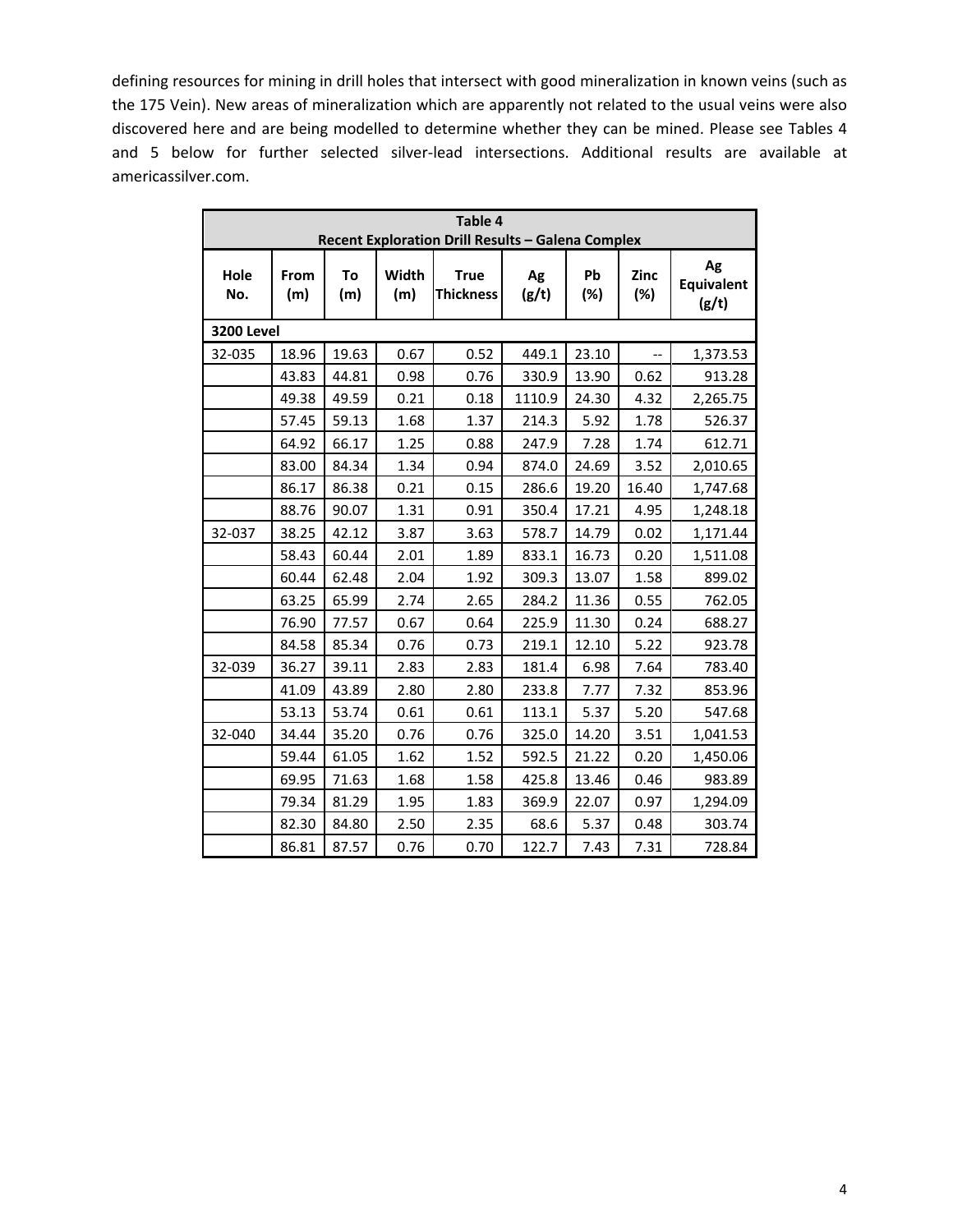| Table 5<br>Recent Exploration Drill Results - Galena Complex |             |           |              |                                 |             |           |                           |
|--------------------------------------------------------------|-------------|-----------|--------------|---------------------------------|-------------|-----------|---------------------------|
| Hole<br>No.                                                  | From<br>(m) | To<br>(m) | Width<br>(m) | <b>True</b><br><b>Thickness</b> | Ag<br>(g/t) | Pb<br>(%) | Ag<br>Equivalent<br>(g/t) |
| <b>4900 Level</b>                                            |             |           |              |                                 |             |           |                           |
| 49-380                                                       | 0.91        | 1.22      | 0.30         | 0.30                            | 648.0       | 32.70     | 1,956.55                  |
|                                                              | 3.96        | 5.21      | 1.25         | 0.88                            | 309.9       | 15.95     | 948.21                    |
|                                                              | 8.08        | 8.38      | 0.30         | 0.30                            | 447.8       | 27.00     | 1,528.23                  |
| 49-381                                                       | 11.58       | 11.86     | 0.27         | 0.27                            | 608.2       | 25.10     | 1,612.65                  |
|                                                              | 34.14       | 35.66     | 1.52         | 1.16                            | 235.9       | 9.18      | 603.24                    |
| 49-382                                                       | 0.00        | 0.70      | 0.70         | 0.55                            | 596.6       | 27.60     | 1,701.04                  |
| 49-383                                                       | 13.32       | 13.47     | 0.15         | 0.15                            | 1,155.4     |           | 1,155.44                  |
|                                                              | 22.71       | 24.54     | 1.83         | 1.28                            | 292.8       | 9.00      | 652.95                    |
| 49-390                                                       | 8.20        | 8.53      | 0.34         | 0.27                            | 125.1       | 6.40      | 381.25                    |
|                                                              | 15.70       | 15.85     | 0.15         | 0.15                            | 280.8       | 10.60     | 704.98                    |
|                                                              | 29.26       | 29.41     | 0.15         | 0.15                            | 240.3       | 13.00     | 760.56                    |
| 49-391                                                       | 8.69        | 12.98     | 4.30         | 4.27                            | 253.0       | 8.20      | 581.17                    |
| 49-392                                                       | 3.72        | 6.49      | 2.77         | 2.77                            | 159.1       | 5.70      | 387.18                    |
|                                                              | 12.62       | 12.80     | 0.18         | 0.15                            | 922.3       | 39.50     | 2,502.95                  |
| 49-393                                                       | 0.00        | 1.22      | 1.22         | 1.22                            | 955.2       |           | 955.21                    |
| 49-394                                                       | 2.13        | 3.81      | 1.68         | 1.52                            | 640.5       | 1.70      | 708.49                    |
|                                                              | 9.30        | 11.58     | 2.29         | 2.29                            | 120.7       | 6.30      | 372.79                    |
| 49-395                                                       | 7.19        | 9.33      | 2.13         | 1.86                            | 596.2       | 28.90     | 1,752.72                  |

## **Cosalá Operations**

#### *Nuestra Se*ñ*ora*

In an attempt to develop additional ore resources for the second half of 2016 and beyond, a program of exploration drilling was initiated underground at Nuestra Señora in September. Approximately 1000 meters has been completed, which constitutes approximately one third of the estimated drilling to be completed in 2015. Thick mineralization has been intersected below the known ore bodies by drilling from the Thirteen Level. Assays are pending.

Surface mapping and prospecting was initiated, identifying the Main Skarn zone trending south of the mine area and mineralization along this trend. To the north in the Candelaria Area a new breccia zone was uncovered which shows scattered mineralization. The rainy season delayed the program, but additional sampling and mapping has now re‐started.

#### *San Rafael Pre‐Feasibility Study*

Evaluation work in support of the brownfield San Rafael Prefeasibility Study progressed considerably during the third quarter. The resource was updated with drilling information completed subsequent to the previous estimate and validated. Metallurgical testing confirmed earlier assumptions, and a preliminary production schedule that will provide consistent mill feed after a short development period was identified. Capital and operating costs are being finalized as a concurrent independent review is conducted by a third party, and they are are in‐line with previous estimates. Assuming a favourable outcome, the Company expects to publish results of the completed Pre‐Feasibility Study when market conditions are more attractive for lower cost funding sources.